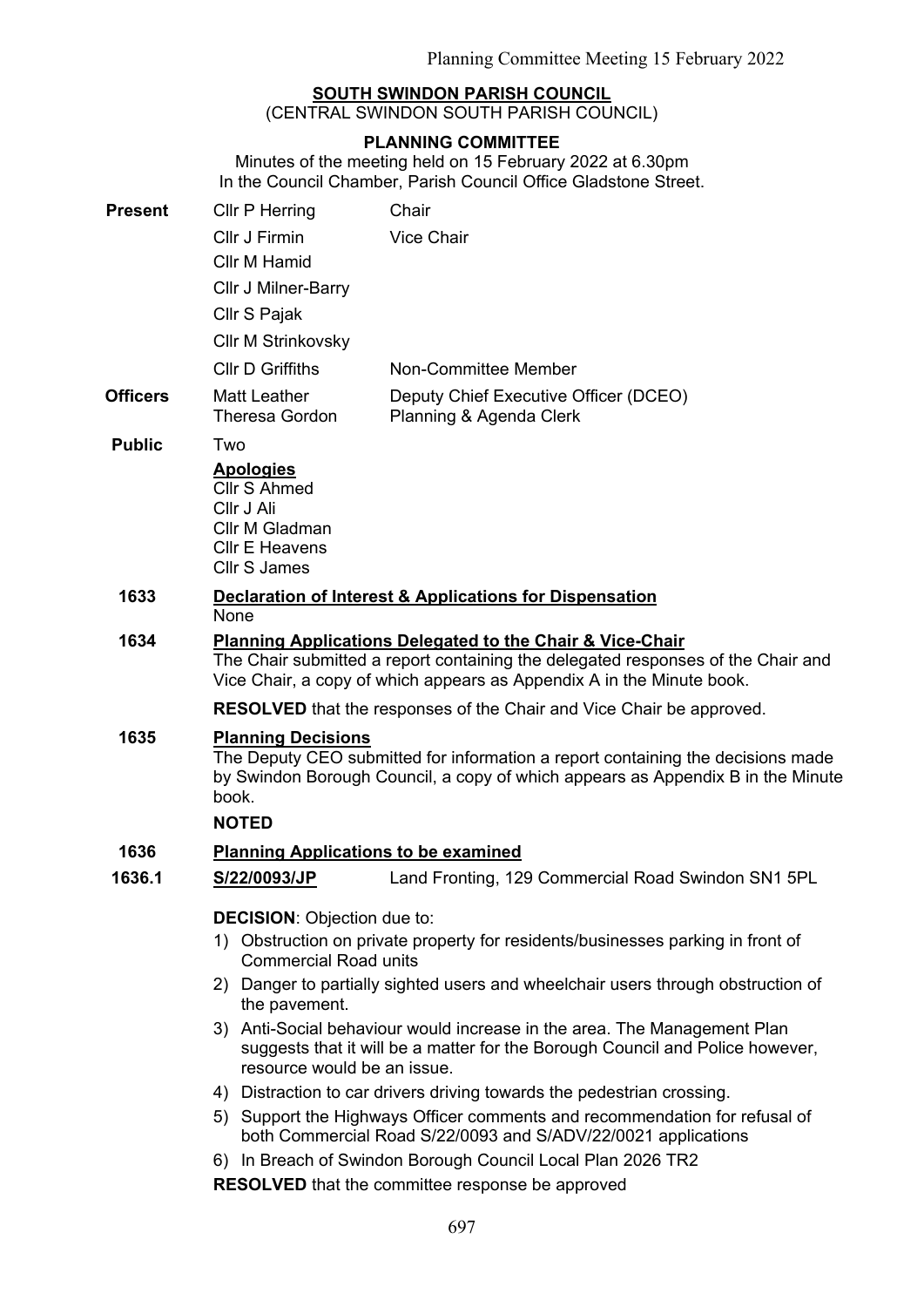# **1636.2 S/ADV/22/0021/JP** Telephone Box, Commercial Road Swindon

## **DECISION**: Objection due to:

- 1) Obstruction on private property for residents/businesses parking in front of Commercial Road units.
- 2) Danger to partially sighted users and wheelchair users through obstruction of the pavement.
- 3) Anti-Social behaviour would increase in the area. The Management Plan suggests that it will be a matter for the Borough Council and Police however, resource would be an issue.
- 4) Distraction to car drivers driving towards the pedestrian crossing.
- 5) Support the Highways Officer comments and recommendation for refusal of both Commercial Road S/22/0093 and S/ADV/22/0021 applications.
- 6) In Breach of Swindon Borough Council Local Plan 2026 TR2
- 7) It will be within ten metres of the media phone box.

**RESOLVED** that the committee response be approved

## **1636.3 S/22/0097/LW** Telephone Box, Prospect Place Old Town Swindon

## **DECISION:** Objection due to**:**

- 1) The site area obscures the view of the traffic coming out of Prospect Place and obstructs traffic coming out of Commercial Road
- 2) It is clearly visible from the Prospect Place conservation area and mars the historical view.
- 3) It should be noted that Prospect Place and Old Town are conservation areas.
- 4) The flower beds had been created and tended by Old Town residents who have worked really hard with Councillor Linda Kasmaty. The flower beds have won a silver medal in the Pennant section of the 2021 RHS Britain In-Bloom and was noted in their 2021 brochure.
- 5) It is a danger to partially sighted users and pavement wheelchair users.
- 6) It is distracting to traffic and obscures the view of people at the busy junction.
- 7) It is a peaceful corner which could attract anti-social problems.
- 8) There is a medical surgery close to the site which may be at risk of Wi-Fi disruption.

**RESOLVED** that the committee response be approved.

#### **1636.4 S/22/0124/PM** Land Adjacent To 252 Croft Road, Swindon

#### **DECISION** Objection due to:

- 1) On the walking and cycling route there is no pavement and no crossing on Black Horse Way which could lead to pedestrian's dangerous crossing behaviour.
- 2) The walking route to Croft Road is up steps which are not accessible to wheelchair and pushchair users. The walking route along the towpath does not exist and will not until it is built.
- 3) There is an issue with noise and air quality from the M4 and Croft Road.
- 4) The house sizes are slightly undersized: 3 bed 6 person houses internal floor space is 97m2. but should be 108 m2.
- 5) 2 bed 4 person houses internal floor space is 76 m2. and should be 79 m2.